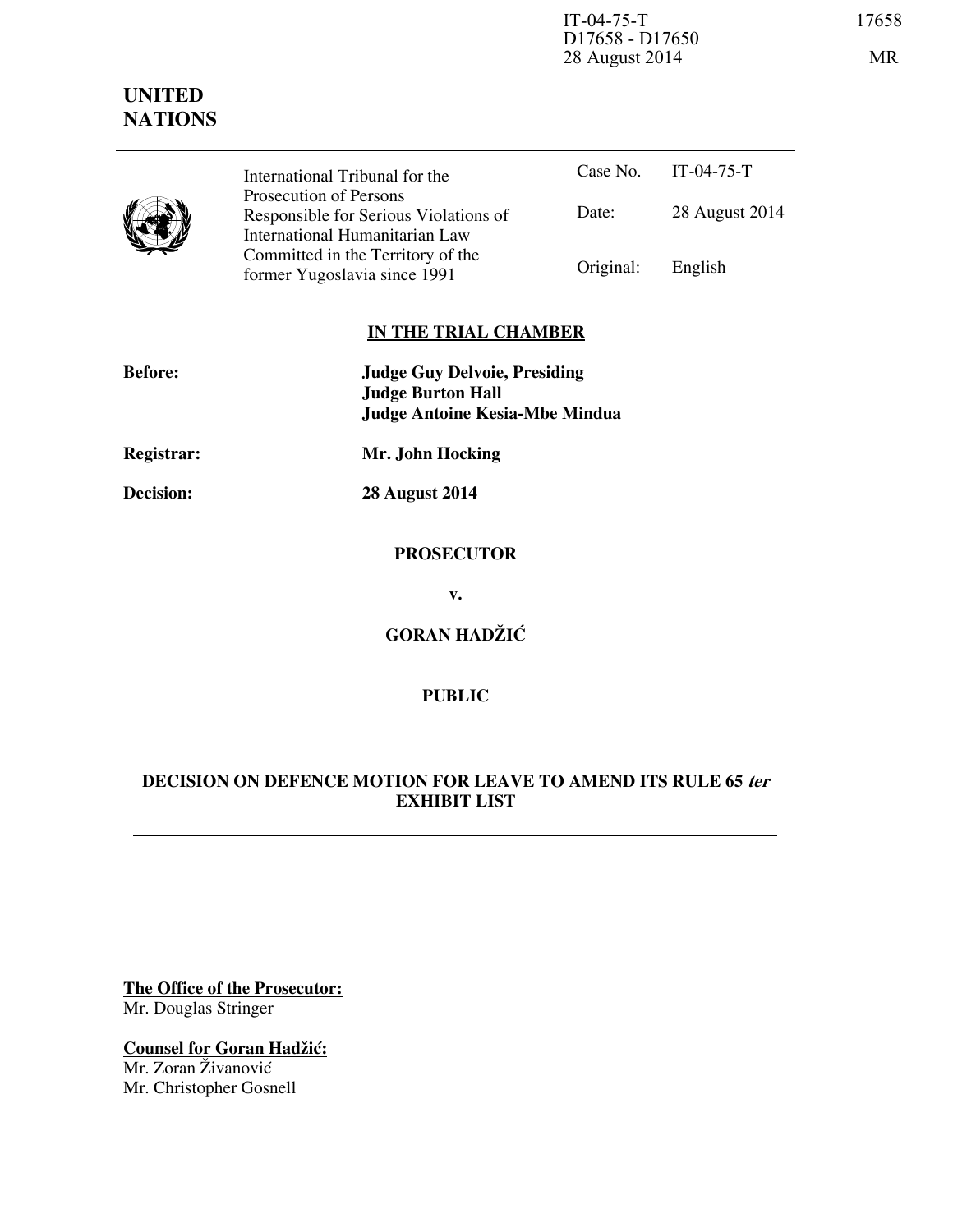1. **THIS TRIAL CHAMBER** of the International Tribunal for the Prosecution of Persons Responsible for Serious Violations of International Humanitarian Law Committed in the Territory of the former Yugoslavia since 1991 ("Tribunal") is hereby seised of the "Defence Motion for Leave to Amend its Rule 65 *ter* Exhibit List" with confidential Annex filed on 1 July 2014 ("Motion"). The Prosecution filed the "Prosecution Response to Defence Motion for Leave to Amend its Rule 65 *ter* Exhibit List" with confidential Annex on 14 July 2014 ("Response"). The Defence filed its "Reply to Prosecution Response to Defence Motion for Leave to Amend its Rule 65 *ter* Exhibit List" on 21 July 2014 ("Reply").

## **A. Procedural History and Submissions**

2. On 13 May 2014, the Defence filed the "Defence Notice of Rule 65 *ter* (G) Filings" which included, *inter alia*, the Defence exhibit list filed pursuant to Rule 65 *ter* (G)(ii) of the Rules of Procedure and Evidence ("Rules"). On 27 May 2014, the Defence filed the "Notice of Compliance with Trial Chamber Order to Assign Witnesses to Documents in 65 *ter* Exhibit List" ("Exhibit List"). On 3 July 2014, the Chamber granted a Defence motion to amend the Exhibit List.<sup>1</sup>

3. In the Motion, the Defence requests leave, pursuant to Rules 54, 65 *ter*, and 73(A) of the Rules, to amend the Exhibit List by adding (a) Defence exhibits from the *Stanišić and Simatović* case which were disclosed by the Prosecution on 2 June 2014 ("*Stanišić and Simatović* Documents"); (b) documents from the Croatian Memorial and Documentation Centre that were received on 29 May 2014 ("Croatia Documents"); (c) documents from the County Public Prosecutor's office in Beli Manastir that were provided to the Defence by the Serbian government on 3 January 2014 ("Serbia Documents"); and (d) documents that the Defence labels in the Annex as "other relevant documents" ("Other Documents").<sup>2</sup> The Defence asserts that good cause exists to add these documents to the Exhibit List because 171 of the documents were not in the possession of the Defence at the time it filed the Exhibit List,<sup>3</sup> and the relevance of the Serbia Documents only became apparent during the week of 23 June 2014 when preparing for the testimony of Goran Hadžić.<sup>4</sup> The Defence adds that Rule 65 *ter* number 1D03578, one of the *Stanišić and Simatović* Documents, is an integral part of DGH-051's witness statement and was inadvertently omitted from the Exhibit List.<sup>5</sup> The Defence submits that the Prosecution will not be prejudiced given the early

<sup>5</sup> Motion, para. 6.

 1 Procedural Matters, 3 July 2014, T. 9265-9266; Procedural Matters, 3 July 2014, T. 9267-9269.

<sup>&</sup>lt;sup>2</sup> Motion, paras 1, 4, confidential Annex. The Chamber notes that in the Motion the Defence lists "Mr. Hadžić's testimony in the *Dokmanović* case and associated exhibits" as a separate category. However, in the Annex, these documents are included in the category "Stanišić and Simatović Exhibits".

<sup>&</sup>lt;sup>3</sup> Motion, para. 2. The Defence does not indicate in the Motion to which 171 documents it is referring.

<sup>4</sup> Motion, para. 4. The Defence also submits that it has recently identified seven documents—Rule 65 *ter* numbers 1D03564, 1D03565, 1D03566, 1D03567, 1D03568, 1D03610, and 1D03611—as being important. The Chamber notes however that these documents were already added to the Exhibit List in its oral decision of 3 July 2014.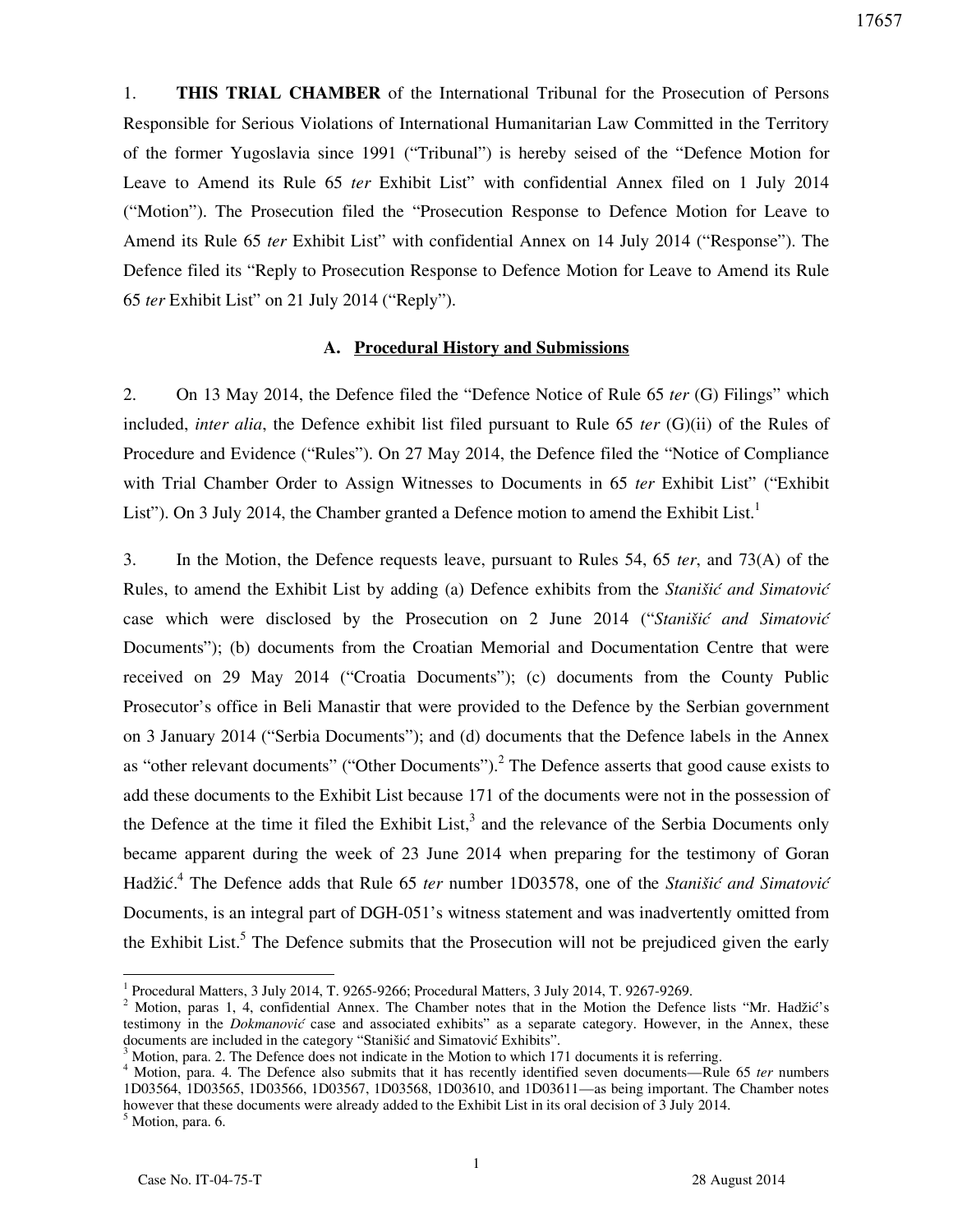stage of the trial, the extent of the notice for the use of these documents, and the Prosecution's prior possession of many of the documents.<sup>6</sup> The Defence further submits that the documents are highly relevant and will assist the Chamber in the determination of issues in this case.<sup>7</sup> Finally, the Defence sought an expedited ruling in relation to 47 documents that it indicated may be used with Goran Hadžić during his testimony.<sup>8</sup>

4. On 2 July 2014, the Prosecution notified the Defence and Chamber, *via* email, that an English translation was not available for 26 of the documents for which the Defence sought an expedited response.<sup>9</sup> On 8 July 2014, the Defence notified the Prosecution and Chamber that an English translation had been provided in eCourt for all 26 of the documents.<sup>10</sup>

5. In the Response, filed on 14 July 2014, the Prosecution submits that this Chamber has considered that a lack of due diligence on the part of a party requesting to add a document to its Rule 65 *ter* exhibit list can be tantamount to the party not having demonstrated good cause justifying the late addition.<sup>11</sup> The Prosecution does not object to the addition of the *Stanišić and Simatović* Documents in general, but takes no position in relation to 14 documents for which no English translation had been provided at the time of the Response and in relation to one document, Rule 65 *ter* number 1D03459, which has not been uploaded in eCourt.<sup>12</sup> The Prosecution asserts that the Defence has not shown due diligence and good cause for the addition of the Croatia Documents and objects to the addition of all but the document with Rule 65 *ter* number 1D02619 to the Exhibit List.<sup>13</sup> In relation to the Serbia Documents, the Prosecution notes that the Defence received the documents on 3 January 2014 and that it has been on notice of the allegation to which they are relevant from the beginning of the trial. The Prosecution therefore asserts that it is unclear why the relevance of these documents only became apparent at this stage in the proceedings.<sup>14</sup> The Prosecution asserts that the Defence did not exercise due diligence in reviewing the materials and objects to the addition of the Serbia Documents in general.<sup>15</sup> In relation to the Other Documents, the Prosecution objects to the addition of the documents with Rule 65 *ter* numbers 1D03571 and

<sup>&</sup>lt;sup>6</sup> Motion, para. 2.

<sup>7</sup> Motion, paras 3-6.

<sup>&</sup>lt;sup>8</sup> Motion, para. 7. In an email dated 1 July 2014, the Defence clarified that it requested an expedited response for the 48 documents identified in the Annex to the Motion as documents which may be used with Goran Hadžić as well as the document with Rule 65 *ter* number 1D03571. The Chamber notes that the Defence indicated that there were a total of 49 documents for which it sought an expedited ruling. However, multiple documents were listed more than once on the list.

<sup>9</sup> Email from Douglas Stringer, 2 July 2014. *See also* Procedural Matters, 3 July 2014, T. 9266-9267.

<sup>&</sup>lt;sup>10</sup> Procedural Matters, 8 July 2014, T. 9533-9534. The Chamber notes, however, that an English translation had not been added for Rule 65 *ter* number 1D01935, *see* Ruling, 16 July 2014, T. 9878-9879.

<sup>&</sup>lt;sup>11</sup> Response, para. 7, *citing* Decision on Prosecution Bar Table Motion, 28 November 2013, para. 233; Ruling, 7 October 2013, T. 8699-8700.

<sup>12</sup> Response, para. 9.

 $13$  Response, para. 10.

<sup>&</sup>lt;sup>14</sup> Response, para. 11.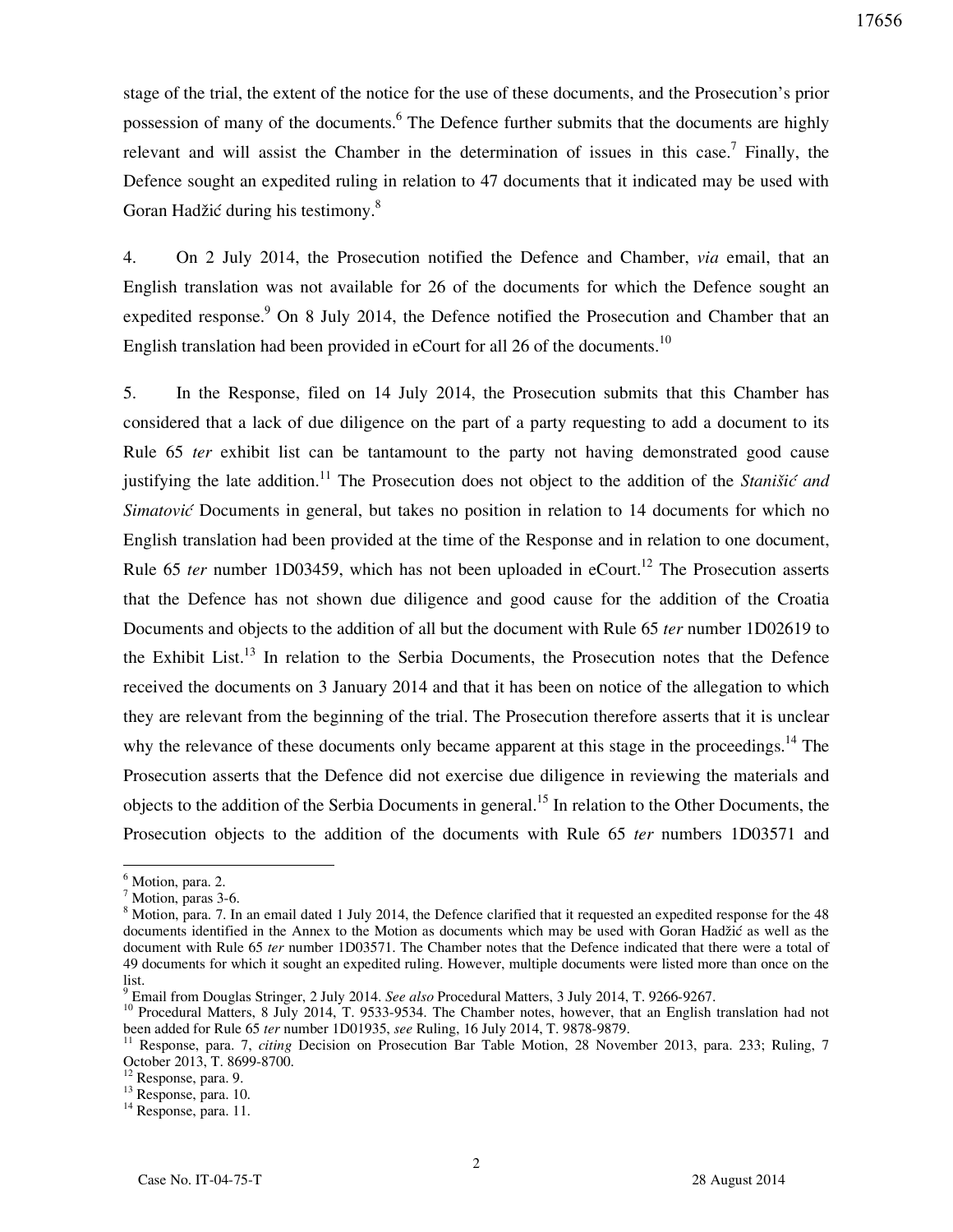1D03569.<sup>16</sup> The Prosecution notes that the Defence has not explained how or when it came into possession of Rule 65 *ter* number 1D03571,<sup>17</sup> that Rule 65 *ter* number 1D03569 was disclosed to the Defence on 3 November 2011, and that the Defence has provided no explanation or justification as to why neither document was added to the Exhibit List earlier.<sup>18</sup> The Prosecution further notes that the Defence was given four months to prepare for its case and that the Chamber should consider this delay when exercising its discretion.<sup>19</sup>

6. In the Reply, the Defence indicates that an English translation has been uploaded for four of the *Stanišić and Simatović* Documents<sup>20</sup> and that it will notify the Chamber as and when the 11 remaining translations are received. $21$ 

7. The Defence asserts that "due diligence" is not tantamount to "good cause", especially at the beginning of the presentation of a party's evidence, and that the Chamber has not articulated such a sweeping principle.<sup>22</sup> The Defence asserts that diligence ought to be assessed in relation to the totality of the circumstances and that the Chamber has, either expressly or implicitly, considered multiple factors in relation to its decisions on Prosecution motions to amend its exhibit list.<sup>23</sup> Further, the Defence asserts that it has acted with due diligence in relation to the Croatia Documents and the Serbia Documents. The Defence submits that the Croatia Documents were received two days prior to the deadline for filing the Exhibit List and that, given the competing demands on Defence resources, it was unable, even with maximum diligence, to identify and propose these documents until the date of the Motion. $24$  Further, while the Defence received the Serbia Documents in January 2014, it was not until the end of April 2014, three weeks before the deadline for the Defence to file its Rule 65 *ter* submissions, that it received confirmation from the Serbian government that more complete documents were not available.<sup>25</sup> The Defence used this time to select the most relevant of those documents, which were included on the Exhibit List.<sup>26</sup>

8. Finally, the Defence asserts that the relevance and probative value of the Other Documents with Rule 65 *ter* numbers 1D03571 and 1D03569, the early stage of the case, and the lack of

 $\overline{a}$ 

 $^{21}$  Reply, para. 3.

- $23$  Reply, para. 8.
- $^{24}$  Reply, para. 5.

<sup>&</sup>lt;sup>15</sup> Response, para. 11.

<sup>16</sup> Response, para. 13.

<sup>&</sup>lt;sup>17</sup> Response, confidential Annex, p. 30.

<sup>18</sup> Response, para. 13, confidential Annex, p. 30.

<sup>19</sup> Response, para. 13.

<sup>&</sup>lt;sup>20</sup> Documents with Rule 65 *ter* numbers 1D03500, 1D03462, 1D03459, and 1D01935.

 $22$  Reply, paras 6-7.

<sup>&</sup>lt;sup>25</sup> Reply, para. 9.

<sup>&</sup>lt;sup>26</sup> Reply, para. 9.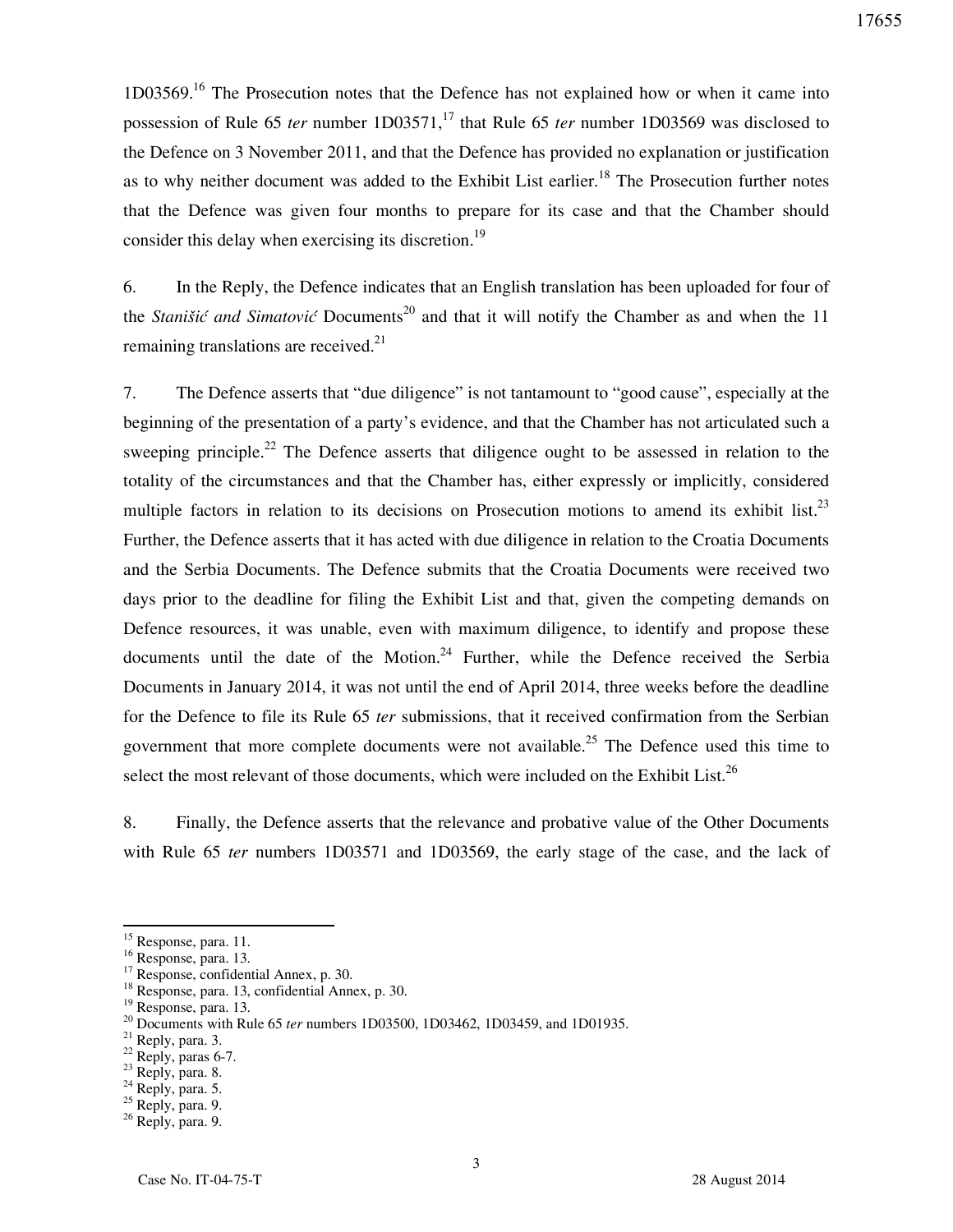prejudice to the Prosecution, warrant their addition to the Exhibit List.<sup>27</sup> The Defence explains that the Prosecution has been in possession of the documents for some time as they were disclosed to the Defence by the Prosecution through the electronic disclosure system.<sup>28</sup>

9. On 3 and 16 July 2014, the Chamber issued oral rulings in which it allowed the addition of 45 of the documents for which the Defence sought an expedited response.<sup>29</sup>

### **B. Applicable Law**

10. Rule 65 *ter* (G)(ii) of the Rules provides, *inter alia,* that the Defence shall file "a list of exhibits the defence intends to offer in its case", serving on the Prosecution copies of the listed exhibits. The primary purpose of such an exhibit list is to give notice to the Prosecution of the documents to be used during the Defence case, which will allow the Prosecution to prepare its case accordingly and to ensure an efficient presentation of evidence during trial.<sup>30</sup> In the exercise of its inherent discretion in managing the trial proceedings, and if satisfied that this is in the interests of justice, a Trial Chamber may grant a Defence request to amend the filed exhibit list.<sup>31</sup> In doing so, a Trial Chamber must be satisfied that, taking into account the specific circumstances of the case, good cause is shown for amending the original list and that the newly offered material is relevant and of sufficient importance to justify the late addition.<sup>32</sup>

#### **C. Discussion**

11. As a preliminary matter, the Chamber notes that at the time the Defence filed the Motion, 40 documents—including 26 for which the Defence sought an expedited ruling—did not have an English translation attached in eCourt and that no notice of this fact was included in the Motion. The Chamber recalls that it is the responsibility of each party to ensure that an English translation is

 $27$  Reply, para. 11.

 $28$  Reply, para. 11.

<sup>29</sup> Ruling, 3 July 2014, T. 9329-9330 (including documents with the following Rule 65 *ter* numbers:1D03518, 1D03559, 1D03560, 1D03561, 1D03562, 1D03563, 1D03564, 1D03565, 1D03566, 1D03567, 1D03568, 1D03570, 1D03610, and 1D03611); Ruling, 16 July 2014, T. 9878-9879 (including documents with the following Rule 65 *ter* numbers: 1D01824, 1D01825, 1D01844, 1D01847, 1D01848, 1D01858, 1D01876, 1D01877, 1D01878, 1D01881, 1D01883, 1D01884, 1D01906, 1D01924, 1D01946, 1D01947, 1D01957, 1D01963, 1D02013, 1D02035, 1D02038, 1D02044, 1D02049, 1D02086, 1D02092, 1D02101, 1D02106, 1D02142, 1D02144, 1D02145, and 1D01818).

<sup>30</sup> *Prosecutor v. Tolimir*, Case No. IT-05-88/2-T, Decision on Third, Fourth and Fifth Motions by the Accused for Admission of Documents from the Bar Table, 22 March 2012 ("*Tolimir* Decision"), para. 3; *Prosecutor v. Boškoski and Tarčulovski*, Case No. IT-04-82-T, Decision on Tarčulovski Motion for Permission to Add Additional Exhibits to its 2D Defence Exhibit List, 12 March 2008, para. 3.

<sup>31</sup> *Prosecutor v. Popović et al.,* Case No. IT-05-88-AR73.1, Decision on Appeals Against Decision Admitting Material Related to Borovčanin's Questioning, 14 December 2007 ("*Popović* Appeal Decision"), para. 37; *Prosecutor v. Hadži},*  Case No. IT-04-75-T, Decision on Third Prosecution Motion for Leave to Amend Prosecution Rule 65 *ter* Exhibit List, 23 October 2012 ("*Hadži}* Decision"), para. 5; *Tolimir* Decision, para. 4.

<sup>&</sup>lt;sup>32</sup> *Popović* Appeal Decision, para. 37, *Hadžić* Decision, para. 5; *Tolimir* Decision, para. 4.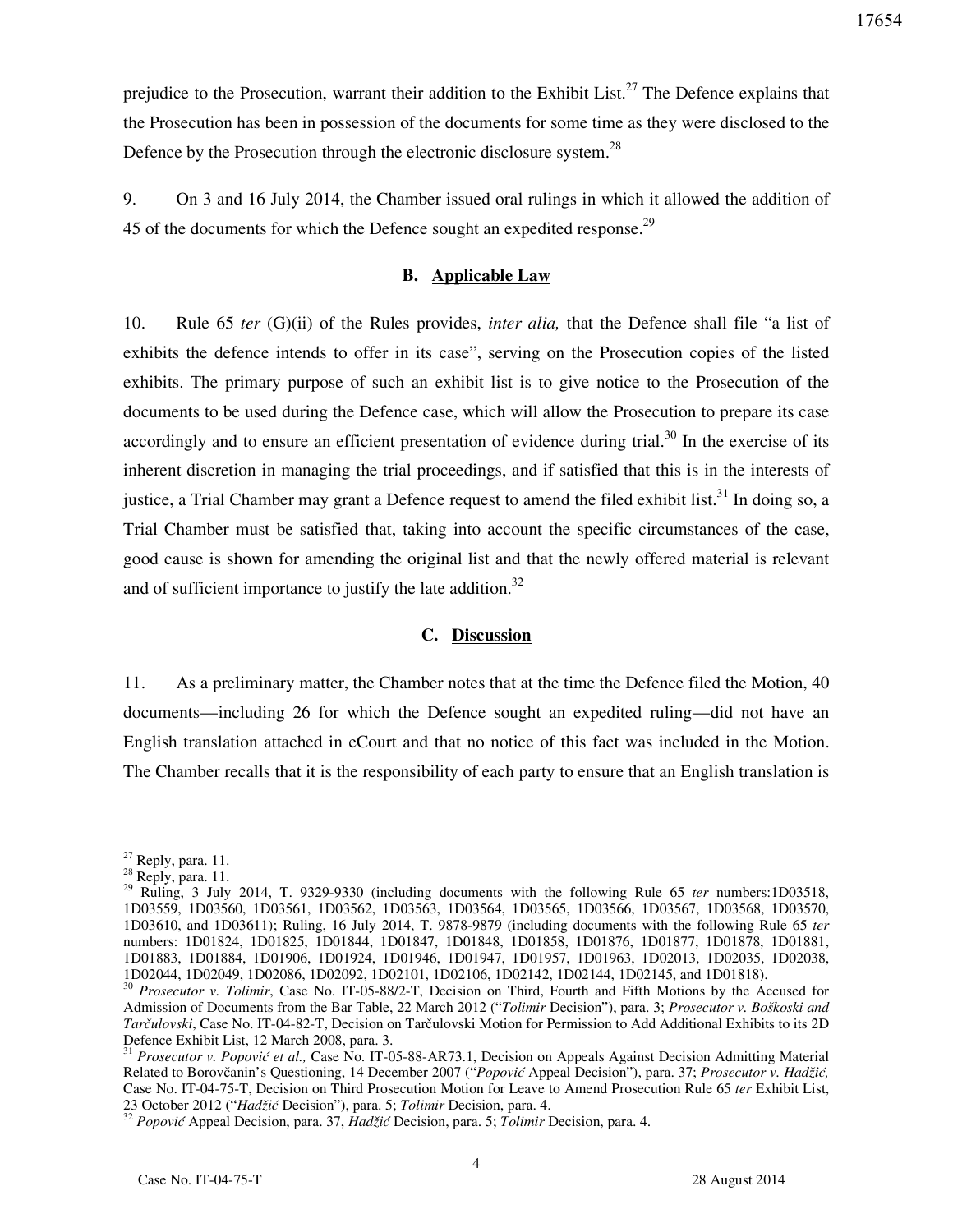uploaded and released in eCourt for any Bosnian/Croatian/Serbian document it wishes to use.<sup>33</sup> Going forward, the Chamber expects that each party will clearly indicate in any filing if such a translation is not provided and the date by which it will be, particularly when the party is requesting an expedited response or decision.

## 1. *Stanišić and Simatović* Documents

12. In the Annex attached to the Motion, the Defence lists a total of 166 documents as *Stanišić and Simatović* Documents.<sup>34</sup> In the Response, the Prosecution states that eight of these documents were not Defence exhibits from the *Stanišić and Simatović* case and notes that the eight documents are also listed as Other Documents in the Annex to the Motion.<sup>35</sup> In the Reply, the Defence clarifies that "[t]he four documents that erroneously appear twice on the Defence's list of documents belong in the [Other Documents] sub-category", without indicating the four documents to which it is referring.<sup>36</sup> The Chamber notes that there are, in fact, eight documents listed in the Motion's Annex as both *Stanišić and Simatović* Documents and Other Documents.<sup>37</sup> The Chamber will consider these eight documents as Other Documents. The Chamber further notes that in the Reply the Defence withdraws its request to add the document with Rule 65 *ter* number 1D03574 to its Exhibit List because it is a duplicate of another document also included in the Motion.<sup>38</sup> Finally, the Chamber recalls that six of the *Stanišić and Simatović* Documents were added to the Exhibit List in the Chamber's oral ruling of 3 July 2014.<sup>39</sup> The Chamber will now consider the addition of the remaining 151 *Stanišić and Simatović* Documents.

13. The Chamber notes that the document with Rule 65 *ter* number 1D03459 has not been uploaded and released in eCourt and that the document with Rule 65 *ter* number 1D02506.1 does not have an English translation attached. The Chamber will therefore not allow addition of these documents to the Exhibit List. The Chamber further notes that an English translation has now been uploaded for the remaining *Stanišić and Simatović* Documents.

14. The Chamber is satisfied that, taking into account the specific circumstances of the case and the lack of opposition from the Prosecution, good cause has been shown for amending the Exhibit List to include the remaining 149 *Stanišić and Simatović* Documents. The documents sought to be

<sup>33</sup> *See* Order on Guidelines for Procedure for Conduct of Trial, 4 October 2012, Annex, para. 12.

<sup>&</sup>lt;sup>34</sup> Motion, para. 1, confidential Annex.

<sup>35</sup> Response, para. 9, confidential Annex in relation to documents with the following Rule 65 *ter* numbers 1D03564, 1D03565, 1D03566, 1D03567, 1D03568, 1D03569, 1D03570, and 1D03571.

 $6$  Reply, para. 3.

<sup>&</sup>lt;sup>37</sup> This includes documents with the following Rule 65 *ter* numbers: 1D03564, 1D03565, 1D03566 1D03567, 1D03568, 1D03569, 1D03570, and 1D03571.

 $38$  Reply, fn. 3.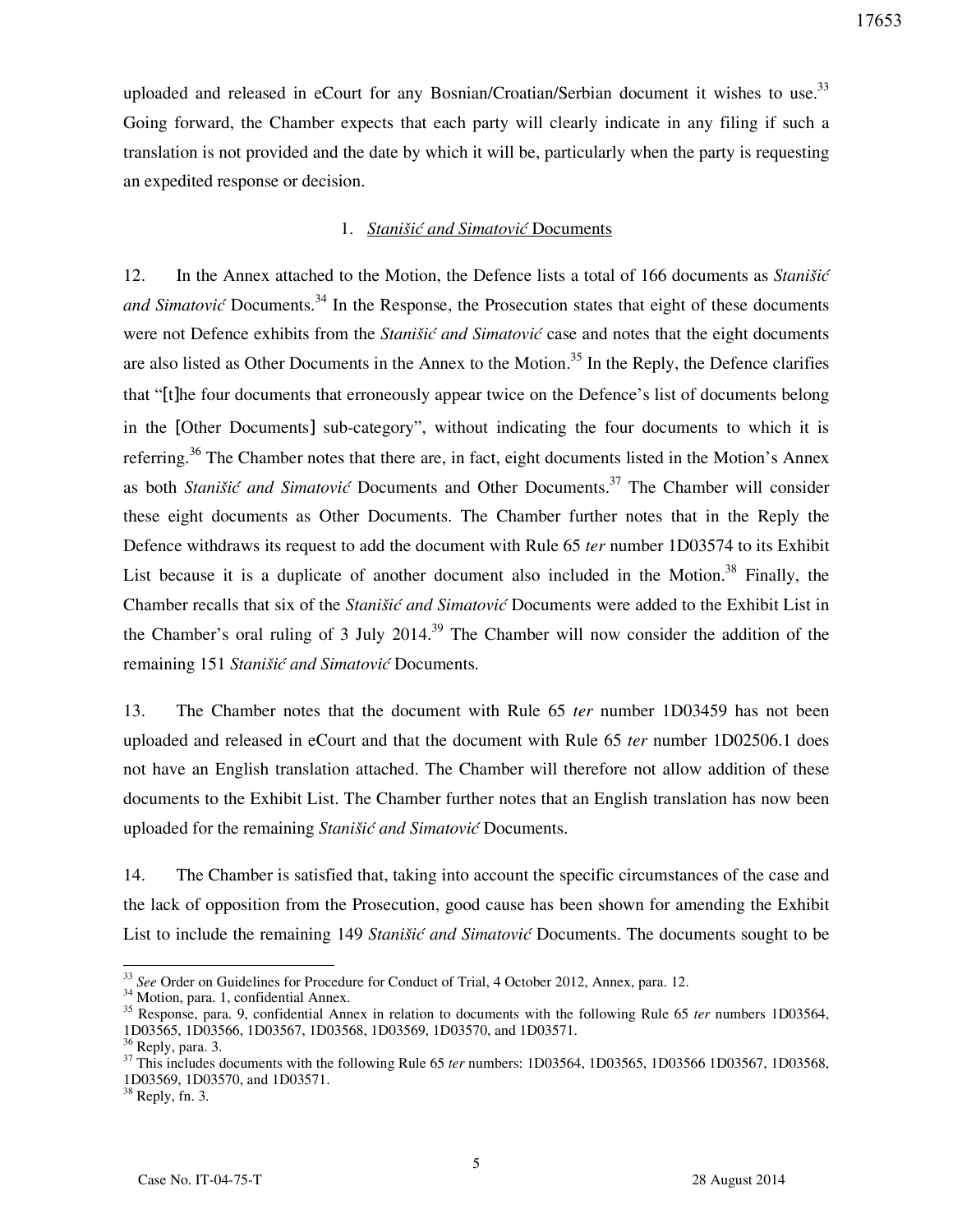included are relevant and of sufficient importance to justify their addition at this stage of the trial. The Chamber is satisfied that the addition of the documents will not result in undue prejudice to the Prosecution.

#### 2. Croatia Documents

15. The Defence requests the addition of five Croatia Documents. While the Chamber notes the Defence submission that the documents were received two days prior to the deadline for filing the Exhibit List, the Chamber also notes that the Defence has not provided submissions in relation to the efforts that it undertook in order to obtain these documents. The Defence has therefore not satisfied the Chamber that it acted diligently in adding these documents to the Exhibit List. However, the Chamber considers that the documents are relevant and of sufficient importance to justify their addition to the Exhibit List at this stage of the trial and that the addition of the documents will not result in undue prejudice to the Prosecution. The Chamber is therefore satisfied that, taking into account the specific circumstances of this case, good cause has been shown for amending the Exhibit List to include the Croatia Documents.

#### 3. Serbia Documents

16. The Chamber recalls that in its oral ruling of 16 July 2014 it allowed the addition of 31 of the 32 requested Serbia Documents.<sup>40</sup> The document with Rule 65 *ter* number 1D01935 was not allowed at that time because no English translation was attached. An English translation has subsequently been released. While the Chamber notes the Defence submission that it did not receive confirmation from the Serbian government that the files were complete until the end of April 2014, the Chamber also notes that the Defence has not provided sufficient submissions in relation to the efforts that it undertook in order to obtain the Serbia Documents, including Rule 65 *ter* number 1D01935, in order to satisfy the Chamber that it acted diligently in adding Rule 65 *ter* number 1D01935 to the Exhibit List. However, the Chamber also considers that this document is relevant and of sufficient importance to justify its addition to the Exhibit List at this stage of the trial and is satisfied that the addition of the document will not result in undue prejudice to the Prosecution. The Chamber is therefore satisfied that, taking into account the specific circumstances of this case, good cause has been shown for amending the Exhibit List to include Rule 65 *ter* number 1D01935.

<sup>39</sup> Ruling, 3 July 2014, T. 9329-9330 (including documents with the following Rule 65 *ter* numbers:1D03518, 1D03559, 1D03560, 1D03561, 1D03562, and 1D03563).

<sup>40</sup> Ruling, 16 July 2014, T. 9878-9879 (including documents with the following Rule 65 *ter* numbers: 1D01824, 1D01825, 1D01844, 1D01847, 1D01848, 1D01858, 1D01876, 1D01877, 1D01878, 1D01881, 1D01883, 1D01884, 1D01906, 1D01924, 1D01946, 1D01947, 1D01957, 1D01963, 1D02013, 1D02035, 1D02038, 1D02044, 1D02049, 1D02086, 1D02092, 1D02101, 1D02106, 1D02142, 1D02144, 1D02145, and 1D01818).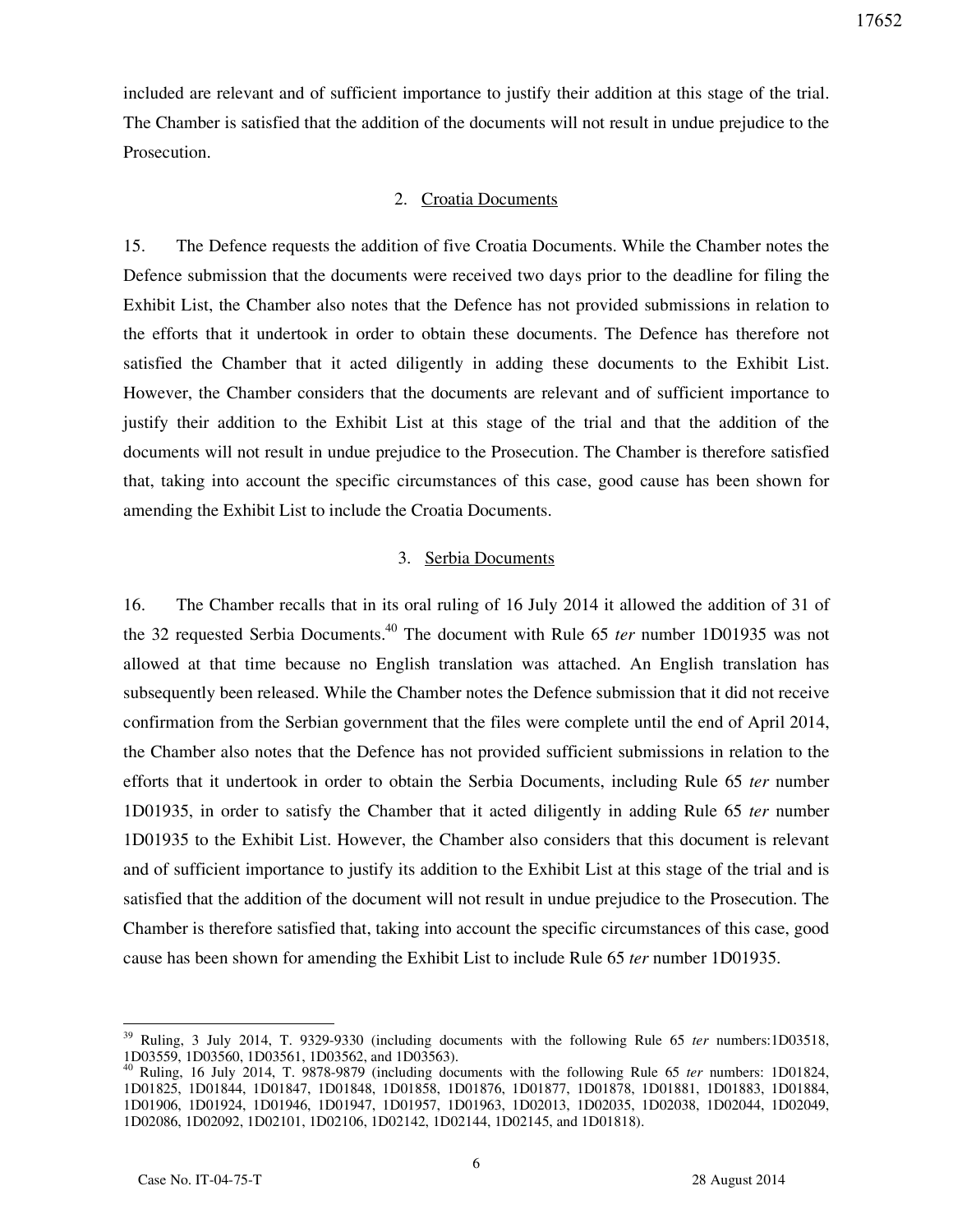### 4. Other Documents

17. The Chamber recalls that it allowed the addition of eight of the 11 Other Documents in its oral ruling of 3 July 2014.<sup>41</sup> The Defence has not explained why the documents with Rule 65 *ter* numbers 1D03569, 1D03571, and 1D03600 were not included on the Exhibit List earlier. The Chamber therefore considers that the Defence has not demonstrated due diligence in adding the documents to the Exhibit List. However, Rule 65 *ter* numbers 1D03569 and 1D03571 were originally disclosed by the Prosecution and therefore have been in its possession. The Prosecution does not object to the addition of Rule 65 *ter* number 1D03600.<sup>42</sup> The Chamber is satisfied that the addition of the documents will not result in undue prejudice to the Prosecution. The documents are relevant and of sufficient importance to justify addition at this stage of the trial. The Chamber is therefore satisfied that, taking into account the specific circumstances of this case, good cause has been shown for amending the Exhibit List to include Rule 65 *ter* numbers 1D03569, 1D03571, and 1D03600.

<sup>41</sup> Ruling, 3 July 2014, T. 9329-9330 (including documents with the following Rule 65 *ter* numbers: 1D03564, 1D03565, 1D03566, 1D03567, 1D03568, 1D03570, 1D03610, and 1D03611).

 $42$  Response, confidential Annex, p. 31.